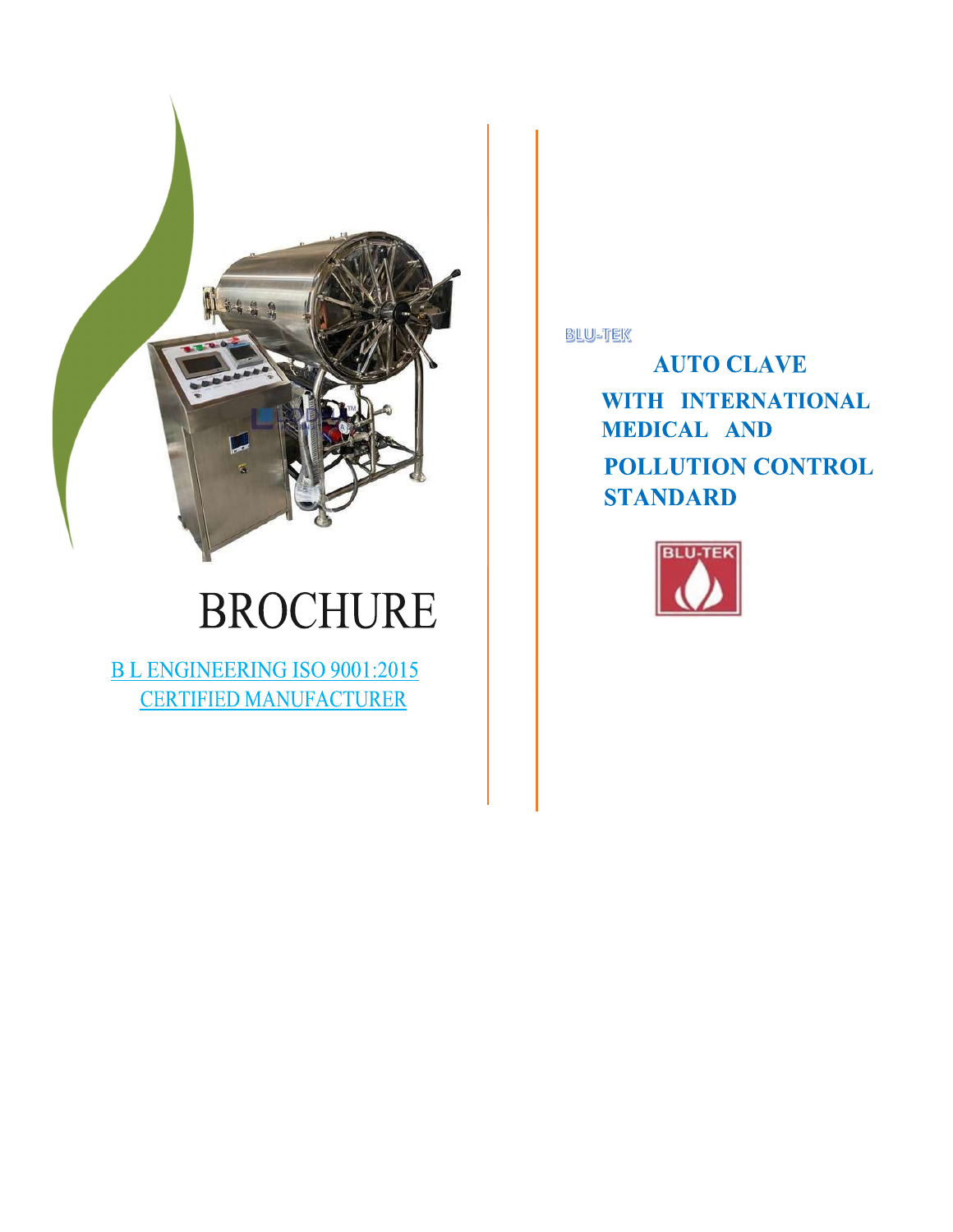

## BL ENGINEERING

B L Engineering is an ISO 9001:2015 registered company and Working in the Waste management field since 1985 we have wide range of product such as Autoclave, Shredder ,Plasma pyrolysis plant , Incinerator and Pollution Control Equipment etc. B. L. Engineering have developed all the equipment's by the Own brand name "BLU-TEK". We are the leading and well growing Engineering Industries in the activities of manufacturing and supply of equipment and plants of chemicals, pharmaceuticals, medical and Environment Equipment.

For over 36 years, B L Engineering's sterilization and infection control products have been trusted by hospitals, universities, research institutes, clinics and laboratories throughout the world. Supplying a range of top-quality products.

At B L Engineering we feel that business means people dealing with people. We pride ourselves on our reputation for having long-lasting relationships with our customers, spanning over decades and distances and for building solid, long-term relationships based on commitment and trust.

Beyond our unmatched range of products, we also manage complete turnkey solutions, including planning. design and installation of equipment, as well as consultation and feasibility studies, for projects of all waste management project.





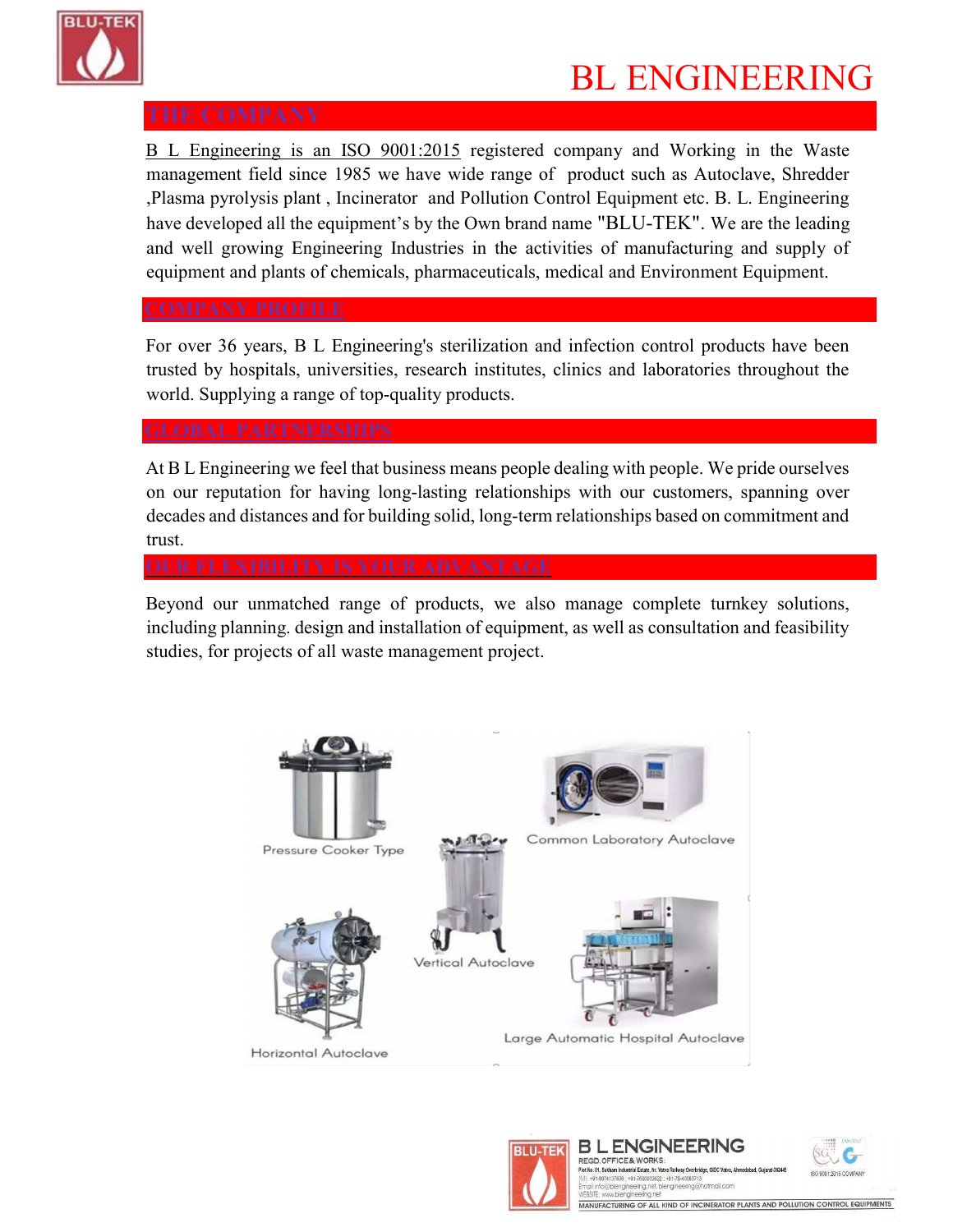

## BL ENGINEERING

- Bhabha Atomic Research Center (BARC)- Trombay, Mumbai,  $\Box$  Nuclear Power Corporation of India Ltd. Kakrapar, Dis. Surat.
- Cadila Pharmaceuticals Ltd. Ahmedabad & Jammu.
- Space Application center (ISRO) Ahmedabad.
- Indian Railways.
- Hinduatan Aeronautics Ltd. (HAL)- Banglore.
- Indian Institute of Managment Ahmedabad.
- Gandhar Petrochemicals Limited Vadodara.
- Eicher Motor Ltd.
- Ruchi Strips Ltd. Indore.
- Civil Hospital. Ahmedabad.
- M. G. Chest Hospital / KN Chest Hospital Jodhpur.
- Medicare Incin Pvt. Ltd. Ludhiana.
- Bioclean System Pvt Ltd. Solapur & Ahmednagar.
- Ramkey Group Hyderabad.
- Distromed Services Rajkot.
- Mumbai Waste Management Limited.- Mumbai.
- Dishman Pharmaceuticals Ltd. Ahmedabad.
- Cadila HealthCare Ltd. Kadi.
- Zydus Cadila Ltd. Ahmedabad.
- Cadila HealthCare Ltd. (R&D), Changodar, Ahmedabad.  $\Box$  Cipla Ltd. Pune.
- Rallis India Ltd.& Rallis Agrochemical Ltd.- Ankleshwar.
- Aarti Drugs Ltd. Vapi,
- Strides Acrolab Ltd. Manglore.
- Chemtech Intermediates Pvt. Ltd.,
- Nandesari Vadodara
- Bodal Chemicals Ltd.- Vadodara.
- Mayur Diechem Intermediates Pvt. Ltd. Ahmedabad & Vadodara.
- Meghmani Industries Ltd. Chharodi. Ahmedabad.
- Mac Lubricants & Petrochemicals Pvt. Ltd. Ahmedabad.  $\Box$  Atul Products Ltd. -Valsad.
- Indian Institute of Technology



Plot No. 01, Sukham Indi

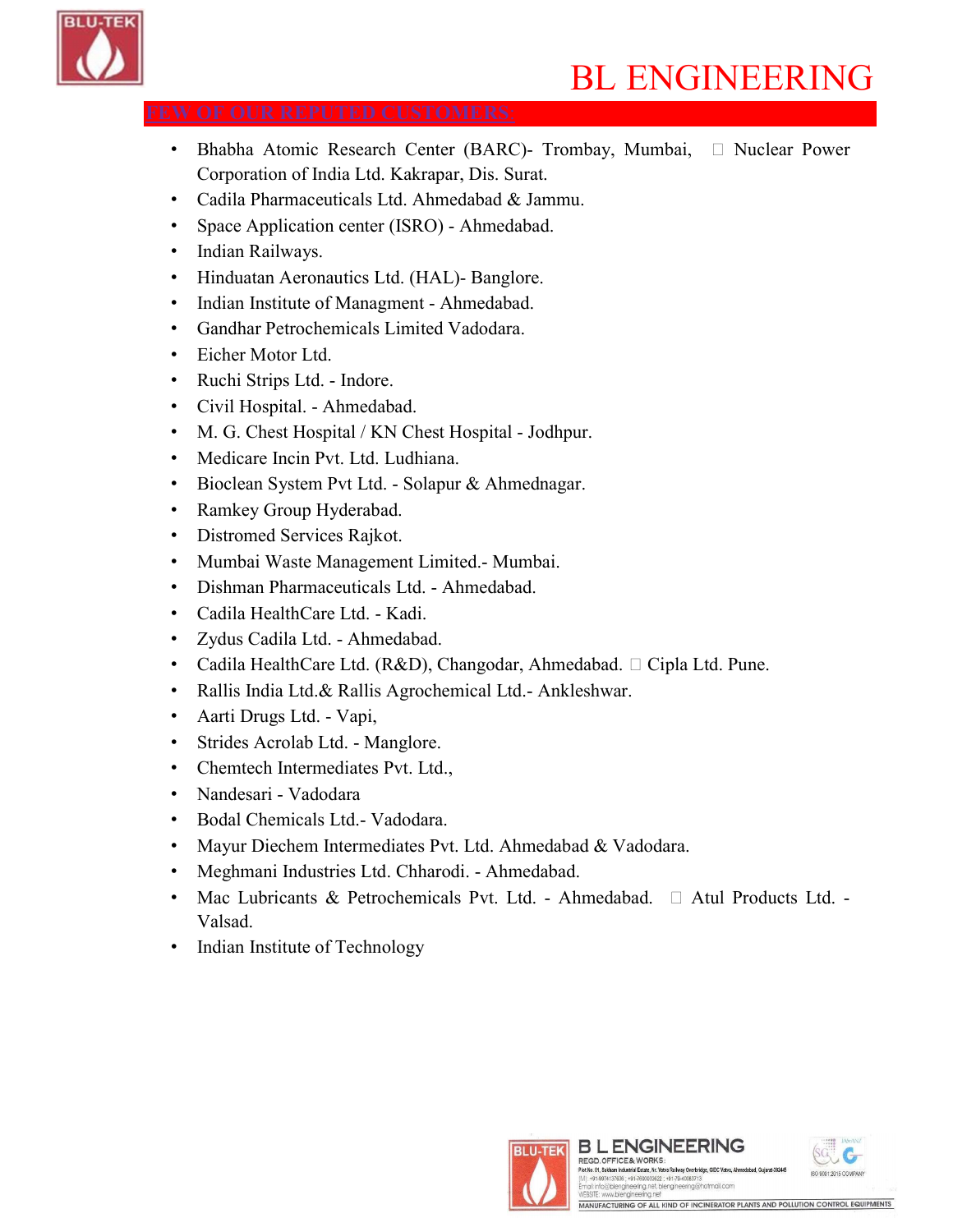

K WORLD CLASS BIO MEDICAL STERILIZERS -AUTOCL

## GENERAL INFORMATION -

An autoclave is a machine that provides a physical method of sterilization by killing bacteria, viruses, and even spores present in the material put inside of the vessel using steam under pressure. Autoclave sterilizes the materials by heating them up to a particular temperature for a specific period of time. The autoclave is also called a steam sterilizer that is commonly used in healthcare facilities and industries for various purposes. The autoclave is considered a more effective method of sterilization as it is based on moist heat sterilization.



- The autoclave works on the principle of moist heat sterilization where steam under pressure is used to sterilize the material present inside the chamber.
- The high pressure increases the boiling point of water and thus helps achieve a higher temperature for sterilization.
- Water usually boils at  $100^{\circ}$ C under normal atmospheric pressure (760 mm of Hg); however, the boiling point of water increases if the pressure is to be increased.
- Similarly, the high pressure also facilitates the rapid penetration of heat into deeper parts of the material, and moisture present in the steam causes the coagulation of proteins causing an irreversible loss of function and activity of microbes.
- This principle is employed in an autoclave where the water boils at  $121^{\circ}$ C at the pressure of 15 psi or 775 mm of Hg.
- When this steam comes in contact with the surface, it kills the microbes by giving off latent heat.
- The condensed liquid ensures the moist killing of the microbes.
- Once the sterilization phase is completed (which depends on the level of contamination of material inside), the pressure is released from the inside of the chamber through the whistle.
- The pressure inside the chamber is then restored back to the ambient pressure while the components inside remain hot for some time.



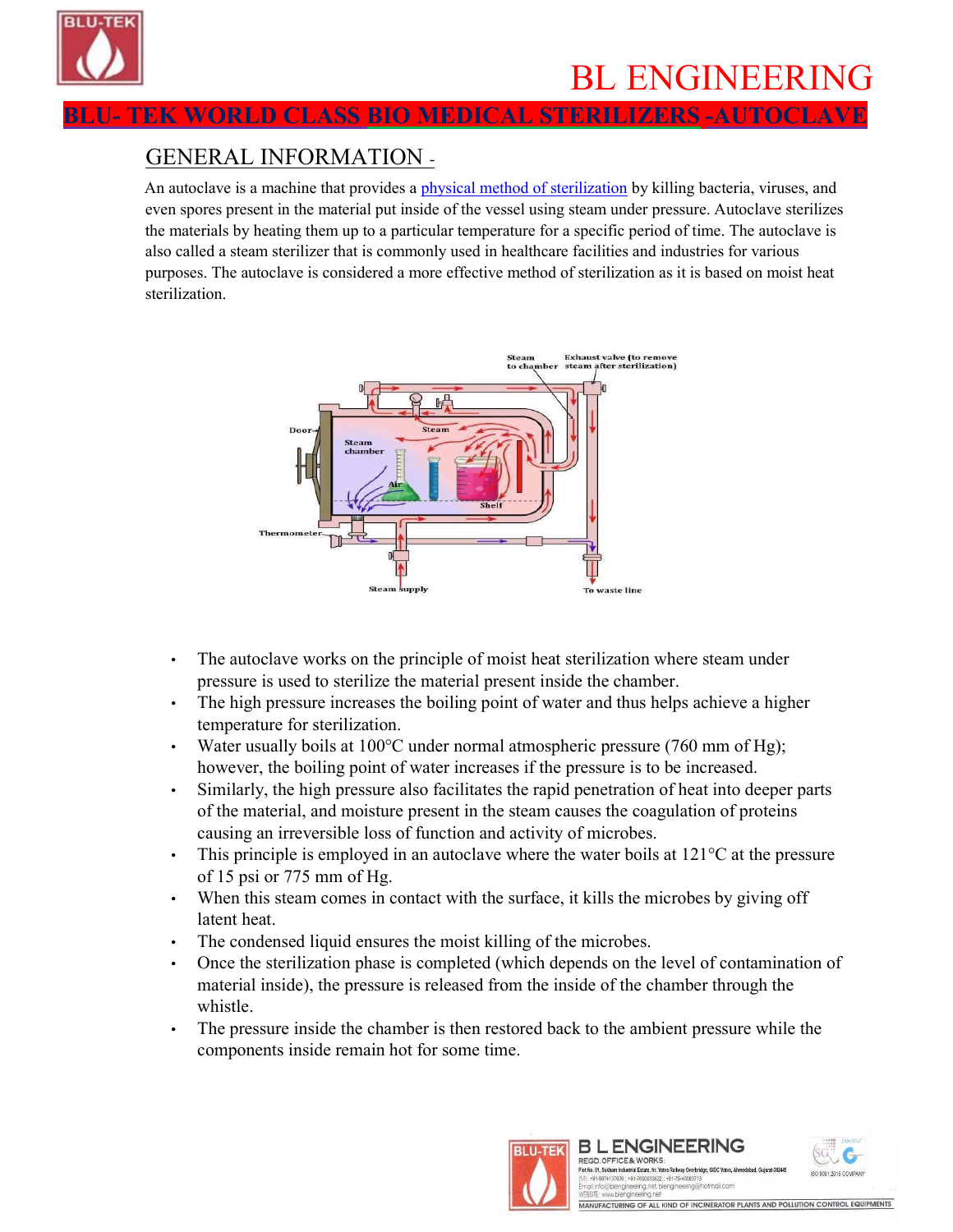

## BL ENGINEERING

**WORLD CLASS BIO MEDICAL STERILIZERS -AUTOCI** 

## STERILIZATION

Bio Medical Sterilizers based on the expertise gained by B. L. Engineering over 36 years of experience in design. Engineering, and manufacturing. B. L. Engineering's first priority is that our hospital autoclaves work day in and day out 365 days a year. Not only that they work but that they meet the high volume demand of a hospital efficiently.

Our objectives are the same as our customer's objectives, instruments that are 100% sterile with repeatable performance, quick turnaround and minimal product impact. To do this we incorporate three central values into our products: Quality, Safety and Flexibility

### {ENGINEERED WITH PEOPLE IN MIND)

We work to keep our autoclaves state of the art. The components we use are of highest quality. Our hospital autoclaves comply with the strictest international standards. A BLUTEK autoclave is built to last longer and perform consistently. Our machines are engineered with careful attention to detail and with people in mind

## SAFETY:

## {SAFETY IS OUR TOP PRIORITY}

When it comes to the design of our horizontal/vertical I sterilizers, protecting staff and patients is our first concern Multi-level safety features prevent accidents and keep the autoclave running without downtime. A BLU-TEK autoclave is a safe autoclave

## **FLEXIBILITY**

### {INNOVATIVE SOLUTIONS THAT SUIT YOUR NEEDS}

The unique models and options we offer, take our hospital sterilizers a step ahead. In addition, BLU-TEK autoclaves can be customized to meet your hospital's unique needs. With an ideal combination of Quality, Safety and Flexibility BLU-TEK's hospital autoclaves are the most advanced, dependable and easy to use sterilizers available.

Our touch screen displays all cycle information in both a textual or graphical interface and provides a continuous visual quide Moreover it provides a visual display of all piping for monitoring purposes.